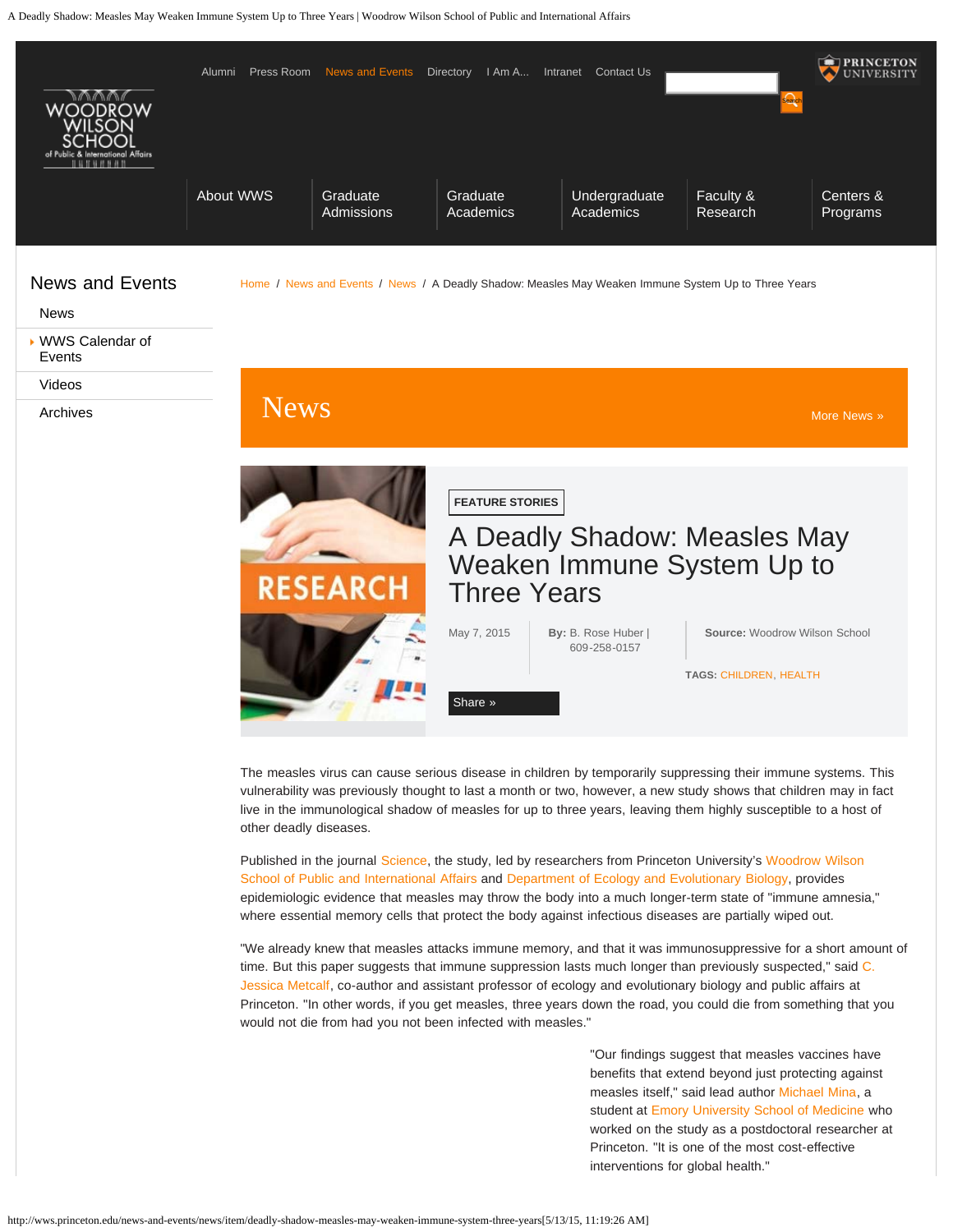

A new study led by Princeton University researchers shows that children may actually live in the immunological shadow of measles for up to three years — leaving them highly susceptible to a host of other deadly diseases. (Illustration by Ticiana Jardim Marini/Woodrow Wilson School)

Mina was motivated to pursue this analysis after reading a paper co-authored by [Rik L. de Swart](http://www.researchgate.net/profile/Rik_De_Swart) from [Erasmus University Medical Center](http://www.erasmusmc.nl/?lang=en) in the Netherlands, which found profound associations between measles and memory-cell depletion. This research demonstrated that the measles virus attacks T lymphocytes — the cells that build up "immune memory" against other diseases — creating a state of immune amnesia. After about a month, these immune

memory cells return, but instead of protecting against previously encountered infections, they are almost entirely directed against measles alone.

Mina wondered how quickly the immune system would become broadly protective again and went on to examine detailed population data available from the United States, England and Wales and Denmark — the only countries with the key variables required for the analysis. In addition to Metcalf and de Swart, Mina worked with [Bryan](http://www.princeton.edu/eeb/people/display_person.xml?netid=grenfell) [Grenfell,](http://www.princeton.edu/eeb/people/display_person.xml?netid=grenfell) the Kathryn Briger and Sarah Fenton Professor of Ecology and Evolutionary Biology and Public Affairs at Princeton, and [Albert Osterhaus,](http://en.wikipedia.org/wiki/Ab_Osterhaus) professor of virology at Eramus University. Together, the research team hypothesized that if immune amnesia does occur because of measles, it would be evident in population data.

The researchers looked at deaths among children between the ages of 1 and 9 in Europe, and 1 and 14 in the United States, in both pre- and post-vaccine eras. They ran a basic association test, comparing measles incidence and deaths. The initial analysis came back statistically significant but weaker than expected, not showing a strong connection between the two.

At this point, Mina and his collaborators decided to evaluate the data making different assumptions about how long the possible immune-amnesia effects of measles may last. This exploration uncovered a very strong correlation between measles incidence and deaths from other diseases, allowing for a "lag period" averaging roughly 28 months after infection with measles. This finding was consistent in all age groups across the three countries and also consistent in pre- and post-vaccine eras.

"In other words, reducing measles incidence appears to cause a drop in deaths from other infectious diseases due to indirect effects of measles infection on the human immune system," Grenfell said. "At the population level, the data suggest that when measles was rampant, it may have led to a reduction in herd immunity against other infectious diseases."

With regard to policy, the research findings suggest that — apart from the major direct benefits — measles vaccination may also provide indirect immunological protection against other infectious diseases. Mina and his collaborators hope the paper will spur future research.

"The real smoking gun would be to carry out cohort studies [tracking a large group of people over time], as well as to explore the immunological mechanisms underlying the responses we see," Grenfell said.

"We also intend to analyze the long-term impact of 'immunological amnesia' on morbidity or sickness, especially since measles currently causes very few deaths in



With regard to policy, the research findings suggest that — apart from the major direct benefits — measles vaccination may also provide indirect immunological protection against other infectious diseases. (Photo credit: Shutterstock)

developed countries," Mina said. "And we need to explore consequences for resource-poor countries, where measles causes much more immediate mortality."